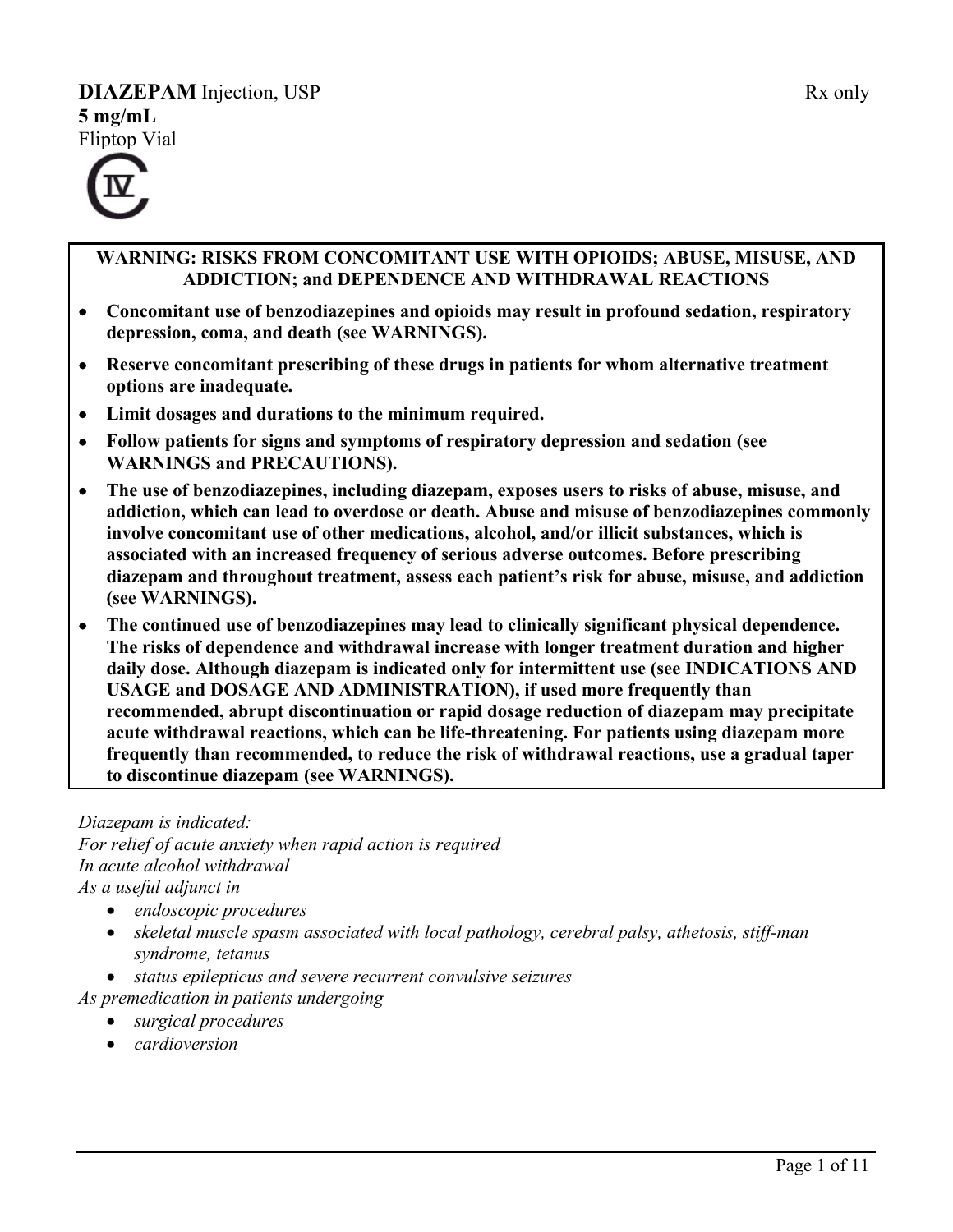### **DESCRIPTION**

Diazepam Injection, USP is a sterile, nonpyrogenic solution intended for intramuscular or intravenous administration. Each milliliter (mL) contains 5 mg diazepam; 40% propylene glycol; 10% alcohol; 5% sodium benzoate and benzoic acid added as buffers; and 1.5% benzyl alcohol added as a preservative. pH 6.6 (6.2 to 6.9). Note: Solution may appear colorless to light yellow.

Diazepam is a benzodiazepine derivative chemically designated as 7-chloro-1,3-dihydro-1-methyl-5 phenyl-2H-1,4-benzodiazepin-2-one. It is a colorless crystalline compound, insoluble in water, with a molecular weight of 284.74 and with the following molecular structure:



## **CLINICAL PHARMACOLOGY**

In animals, diazepam appears to act on parts of the limbic system, the thalamus and hypothalamus, and induces calming effects. Diazepam, unlike chlorpromazine and reserpine, has no demonstrable peripheral autonomic blocking action, nor does it produce extrapyramidal side effects; however, animals treated with diazepam do have a transient ataxia at higher doses. Diazepam was found to have transient cardiovascular depressor effects in dogs. Long-term experiments in rats revealed no disturbances of endocrine function. Injections into animals have produced localized irritation of tissue surrounding injection sites and some thickening of veins after intravenous use.

## **INDICATIONS AND USAGE**

Diazepam is indicated for the management of anxiety disorders or for the short-term relief of the symptoms of anxiety. Anxiety or tension associated with the stress of everyday life usually does not require treatment with an anxiolytic.

In acute alcohol withdrawal, diazepam may be useful in the symptomatic relief of acute agitation, tremor, impending or acute delirium tremens and hallucinosis.

As an adjunct prior to endoscopic procedures if apprehension, anxiety or acute stress reactions are present, and to diminish the patient's recall of the procedures. (See **WARNINGS**.)

Diazepam is a useful adjunct for the relief of skeletal muscle spasm due to reflex spasm to local pathology (such as inflammation of the muscles or joints, or secondary to trauma); spasticity caused by upper motor neuron disorders (such as cerebral palsy and paraplegia); athetosis; stiff-man syndrome; and tetanus.

Diazepam Injection is a useful adjunct in status epilepticus and severe recurrent convulsive seizures.

Diazepam is a useful premedication (the intramuscular route is preferred) for relief of anxiety and tension in patients who are to undergo surgical procedures. Intravenously, prior to cardioversion for the relief of anxiety and tension and to diminish the patient's recall of the procedure.

## **CONTRAINDICATIONS**

Diazepam Injection is contraindicated in patients with a known hypersensitivity to this drug; acute narrow angle glaucoma; and open angle glaucoma unless patients are receiving appropriate therapy.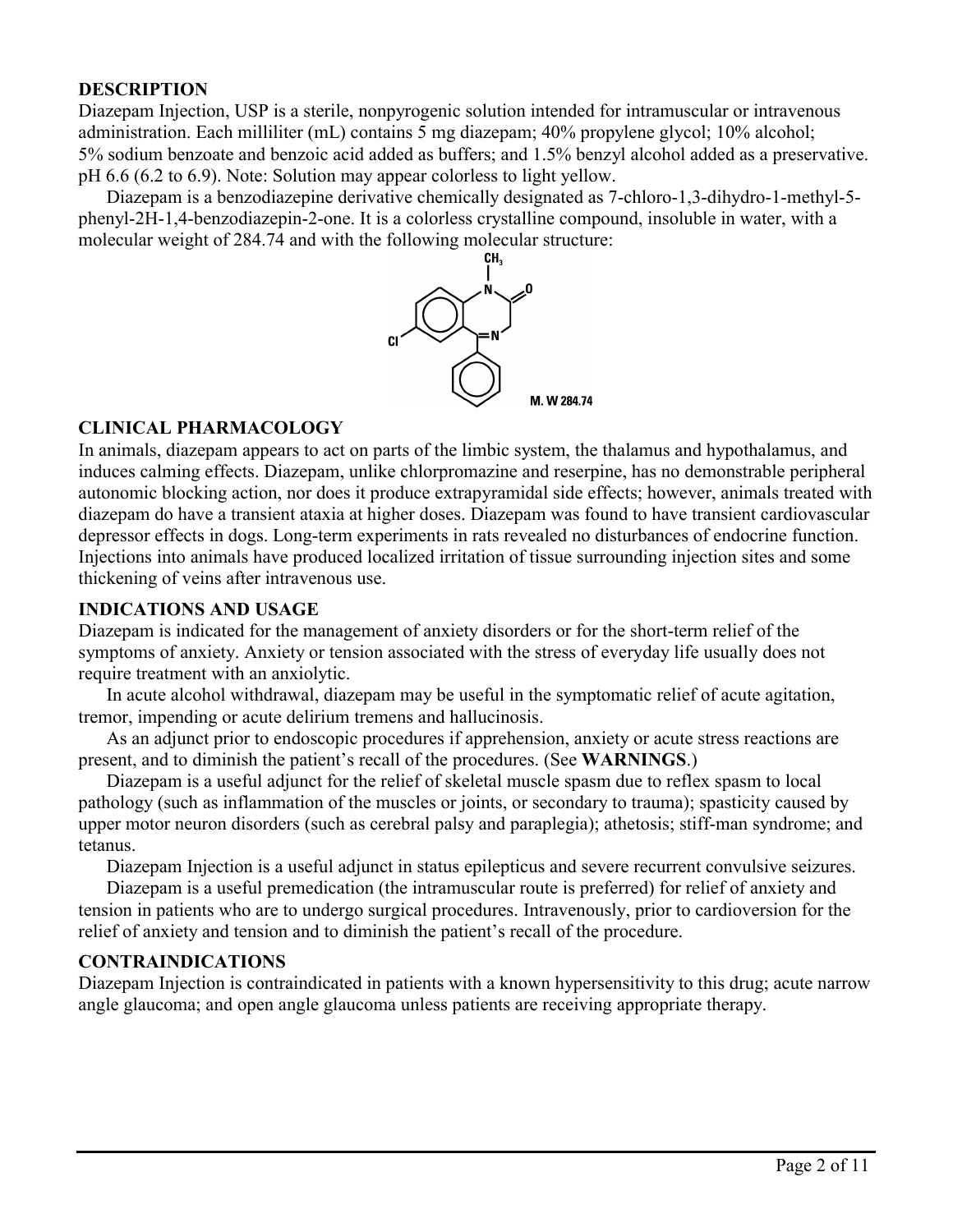## **WARNINGS**

#### **Risks from Concomitant Use with Opioids**

Concomitant use of benzodiazepines, including diazepam, and opioids may result in profound sedation, respiratory depression, coma, and death. Because of these risks, reserve concomitant prescribing of benzodiazepines and opioids in patients for whom alternative treatment options are inadequate.

Observational studies have demonstrated that concomitant use of opioid analgesics and benzodiazepines increases the risk of drug-related mortality compared to use of opioids alone. If a decision is made to prescribe diazepam concomitantly with opioids, prescribe the lowest effective dosages and minimum durations of concomitant use, and follow patients closely for signs and symptoms of respiratory depression and sedation. Advise both patients and caregivers about the risks of respiratory depression and sedation when diazepam is used with opioids (see **PRECAUTIONS; Drug Interactions)**.

#### **Abuse, Misuse, and Addiction**

The use of benzodiazepines, including diazepam, exposes users to the risks of abuse, misuse, and addiction, which can lead to overdose or death. Abuse and misuse of benzodiazepines often (but not always) involve the use of doses greater than the maximum recommended dosage and commonly involve concomitant use of other medications, alcohol, and/or illicit substances, which is associated with an increased frequency of serious adverse outcomes, including respiratory depression, overdose, or death (see **DRUG ABUSE AND DEPENDENCE; Abuse**).

Before prescribing diazepam and throughout treatment, assess each patient's risk for abuse, misuse, and addiction. Use of diazepam, particularly in patients at elevated risk, necessitates counseling about the risks and proper use of diazepam along with monitoring for signs and symptoms of abuse, misuse, and addiction. Do not exceed the recommended dosing frequency; avoid or minimize concomitant use of CNS depressants and other substances associated with abuse, misuse, and addiction (e.g., opioid analgesics, stimulants); and advise patients on the proper disposal of unused drug. If a substance use disorder is suspected, evaluate the patient and institute (or refer them for) early treatment, as appropriate.

## **Dependence and Withdrawal Reactions After Use of Diazepam More Frequently Than Recommended**

For patients using diazepam more frequently than recommended, to reduce the risk of withdrawal reactions, use a gradual taper to discontinue diazepam (a patient-specific plan should be used to taper the dose).

Patients at an increased risk of withdrawal adverse reactions after benzodiazepine discontinuation or rapid dosage reduction include those who take higher dosages, and those who have had longer durations of use.

#### Acute Withdrawal Reactions

The continued use of benzodiazepines may lead to clinically significant physical dependence. Although diazepam is indicated only for intermittent use (see **INDICATIONS AND USAGE and DOSAGE AND ADMINISTRATION**), if used more frequently than recommended, abrupt discontinuation or rapid dosage reduction of diazepam or administration of flumazenil (a benzodiazepine antagonist) may precipitate acute withdrawal reactions, which can be life-threatening (e.g., seizures) (see **DRUG ABUSE AND DEPENDENCE; Dependence**).

#### Protracted Withdrawal Syndrome

In some cases, benzodiazepine users have developed a protracted withdrawal syndrome with withdrawal symptoms lasting weeks to more than 12 months (see **DRUG ABUSE AND DEPENDENCE; Dependence**).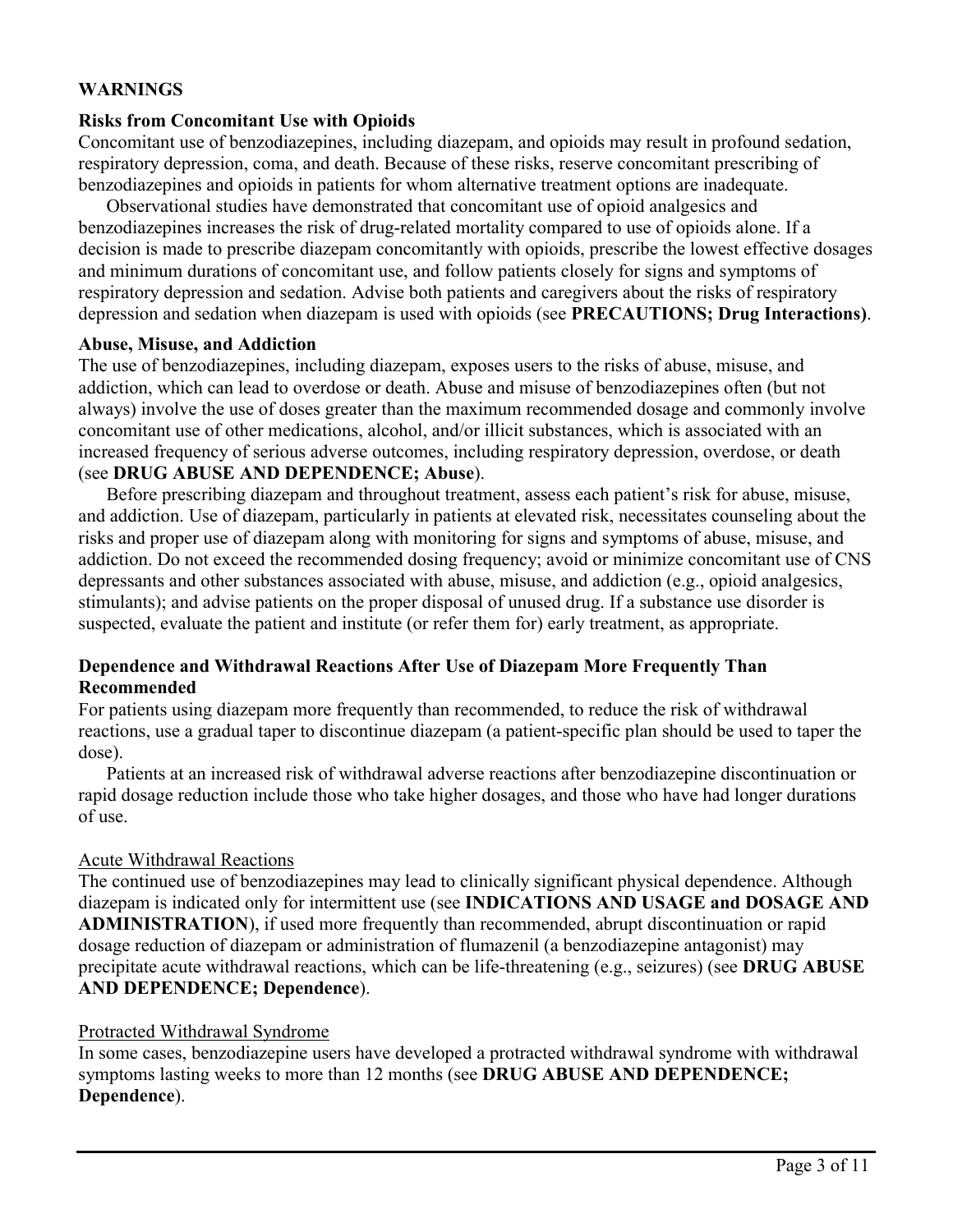*When used intravenously, the following procedures should be undertaken to reduce the possibility of venous thrombosis, phlebitis, local irritation, swelling, and, rarely, vascular impairment; the solution should be injected slowly, taking at least one minute for each 5 mg (1 mL) given; do not use small veins, such as those on the dorsum of the hand or wrist; extreme care should be taken to avoid intra-arterial administration or extravasation.*

*Do not mix or dilute diazepam with other solutions or drugs in syringe or infusion container. If it is not feasible to administer diazepam directly intravenous., it may be injected slowly through the infusion tubing as close as possible to the vein insertion.*

Extreme care must be used in administering Diazepam Injection, particularly by the intravenous route, to the elderly, to very ill patients and to those with limited pulmonary reserve because of the possibility that apnea and/or cardiac arrest may occur. Concomitant use of barbiturates, alcohol or other central nervous system depressants increases depression with increased risk of apnea. Resuscitative equipment including that necessary to support respiration should be readily available.

When diazepam is used with a narcotic analgesic, the dosage of the narcotic should be reduced by at least one-third and administered in small increments. In some cases the use of a narcotic may not be necessary.

Diazepam Injection should not be administered to patients in shock, coma, or in acute alcoholic intoxication with depression of vital signs. As is true of most CNS-acting drugs, patients receiving diazepam should be cautioned against engaging in hazardous occupations requiring complete mental alertness, such as operating machinery or driving a motor vehicle.

Tonic status epilepticus has been precipitated in patients treated with intravenous diazepam for petit mal status or petit mal variant status.

#### **Usage in Pregnancy**

**An increased risk of congenital malformations associated with the use of minor tranquilizers (diazepam, meprobamate and chlordiazepoxide) during the first trimester of pregnancy has been suggested in several studies. Because use of these drugs is rarely a matter of urgency, their use during this period should almost always be avoided. The possibility that a woman of childbearing potential may be pregnant at the time of institution of therapy should be considered. Patients should be advised that if they become pregnant during therapy or intend to become pregnant they should communicate with their physicians about the desirability of discontinuing the drug.**

In humans, measurable amounts of diazepam were found in maternal and cord blood, indicating placental transfer of the drug. Until additional information is available, diazepam injection is not recommended for obstetrical use.

#### **Use in Children**

Efficacy and safety of parenteral diazepam has not been established in the neonate (30 days or less of age).

Prolonged central nervous system depression has been observed in neonates, apparently due to inability to biotransform diazepam into inactive metabolites.

In pediatric use, in order to obtain maximal clinical effect with the minimum amount of drug and thus to reduce the risk of hazardous side effects, such as apnea or prolonged periods of somnolence, it is recommended that the drug be given slowly over a three-minute period in a dosage not to exceed 0.25 mg/kg. After an interval of 15 to 30 minutes the initial dosage can be safely repeated. If, however, relief of symptoms is not obtained after a third administration, adjunctive therapy appropriate to the condition being treated is recommended.

Benzyl alcohol has been reported to be associated with a fatal gasping syndrome in premature infants.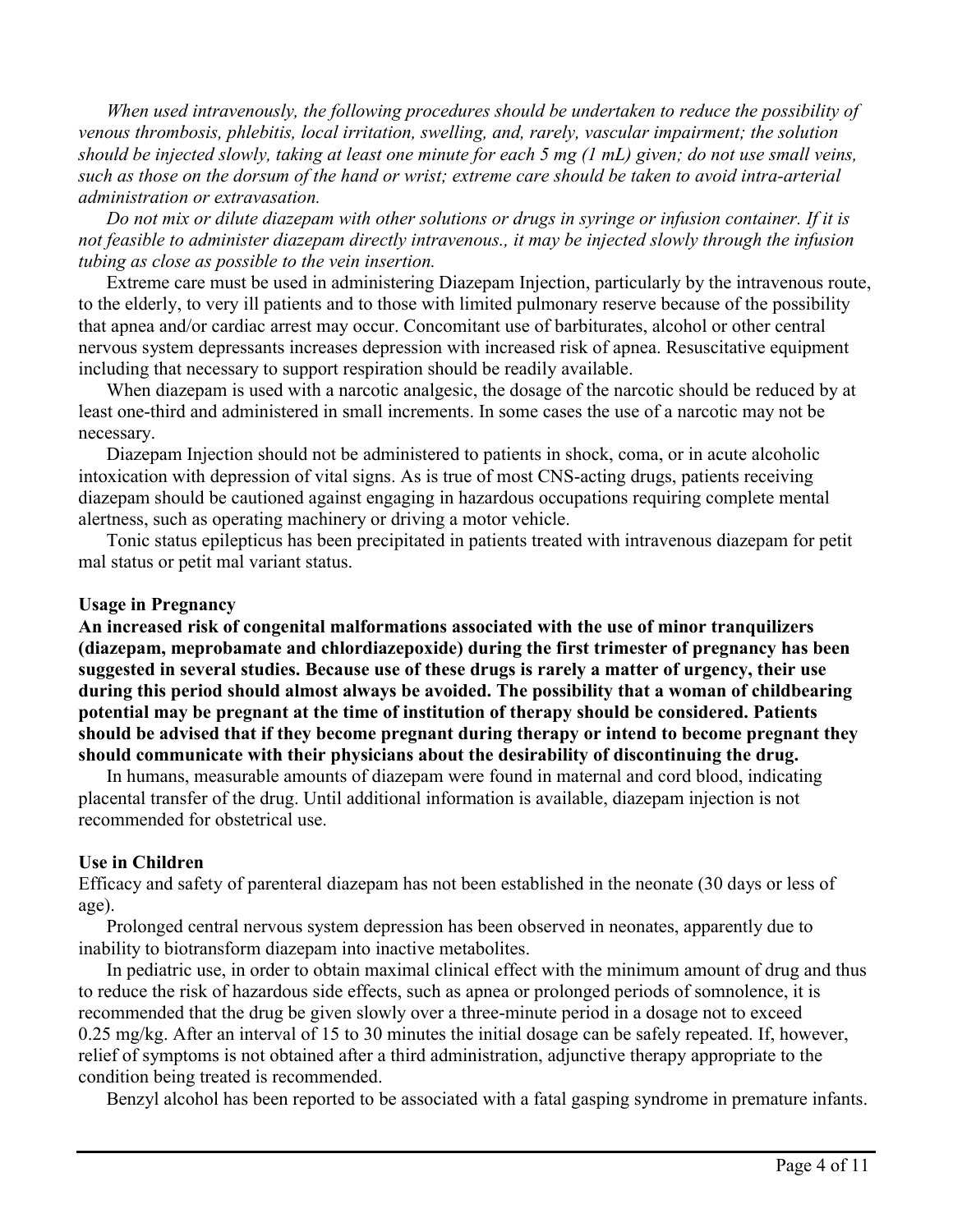## **PRECAUTIONS**

#### **Risks from Concomitant Use with Opioids**

Advise both patients and caregivers about the risks of potentially fatal respiratory depression and sedation when diazepam is used with opioids and not to use such drugs concomitantly unless supervised by a health care provider. Advise patients not to drive or operate heavy machinery until the effects of concomitant use with the opioid have been determined (see **WARNINGS; Risks from Concomitant Use with Opioids and PRECAUTIONS; Drug Interactions**).

#### **Abuse, Misuse, and Addiction**

Inform patients that the use of diazepam more frequently than recommended, even at recommended dosages, exposes users to risks of abuse, misuse, and addiction, which can lead to overdose and death, especially when used in combination with other medications (e.g., opioid analgesics), alcohol, and/or illicit substances. Inform patients about the signs and symptoms of benzodiazepine abuse, misuse, and addiction; to seek medical help if they develop these signs and/or symptoms; and on the proper disposal of unused drug (see **WARNINGS and DRUG ABUSE AND DEPENDENCE**).

#### **Withdrawal Reactions**

Inform patients that use of diazepam more frequently than recommended may lead to clinically significant physical dependence and that abrupt discontinuation or rapid dosage reduction of diazepam may precipitate acute withdrawal reactions, which can be life-threatening. Inform patients that in some cases, patients taking benzodiazepines have developed a protracted withdrawal syndrome with withdrawal symptoms lasting weeks to more than 12 months (see **WARNINGS and DRUG ABUSE AND DEPENDENCE**).

Propylene glycol toxicity has been reported in patients treated with diazepam injection at doses significantly greater than recommended. In these cases, diazepam was being used to treat alcohol withdrawal symptoms at doses greater than 900 mg/day. Propylene glycol toxicity is associated with an anion gap metabolic acidosis, serum hyperosmolality, and increased lactate. Propylene glycol toxicity can cause acute tubular necrosis (which can progress to multi-organ failure), mental status changes, hypotension, seizures, and cardiac arrhythmias. Patients at high risk for propylene glycol toxicity include those with renal dysfunction, hepatic dysfunction, impaired alcohol dehydrogenase enzymes, or other comorbidities (such as a history of alcoholism).

#### **Drug Interactions**

The concomitant use of benzodiazepines and opioids increases the risk of respiratory depression because of actions at different receptor sites in the CNS that control respiration. Benzodiazepines interact at GABA<sup>A</sup> sites and opioids interact primarily at mµ receptors. When benzodiazepines and opioids are combined, the potential for benzodiazepines to significantly worsen opioid-related respiratory depression exists. Limit dosage and duration of concomitant use of benzodiazepines and opioids, and monitor patients closely for respiratory depression and sedation.

Although seizures may be brought under control promptly, a significant proportion of patients experience a return to seizure activity, presumably due to the short-lived effect of diazepam after intravenous administration. The physician should be prepared to re-administer the drug. However, diazepam is not recommended for maintenance, and once seizures are brought under control, consideration should be given to the administration of agents useful in longer term control of seizures.

If diazepam is to be combined with other psychotropic agents or anticonvulsant drugs, careful consideration should be given to the pharmacology of the agents to be employed—particularly with known compounds which may potentiate the action of diazepam, such as phenothiazines, narcotics, barbiturates, MAO inhibitors and other antidepressants. In highly anxious patients with evidence of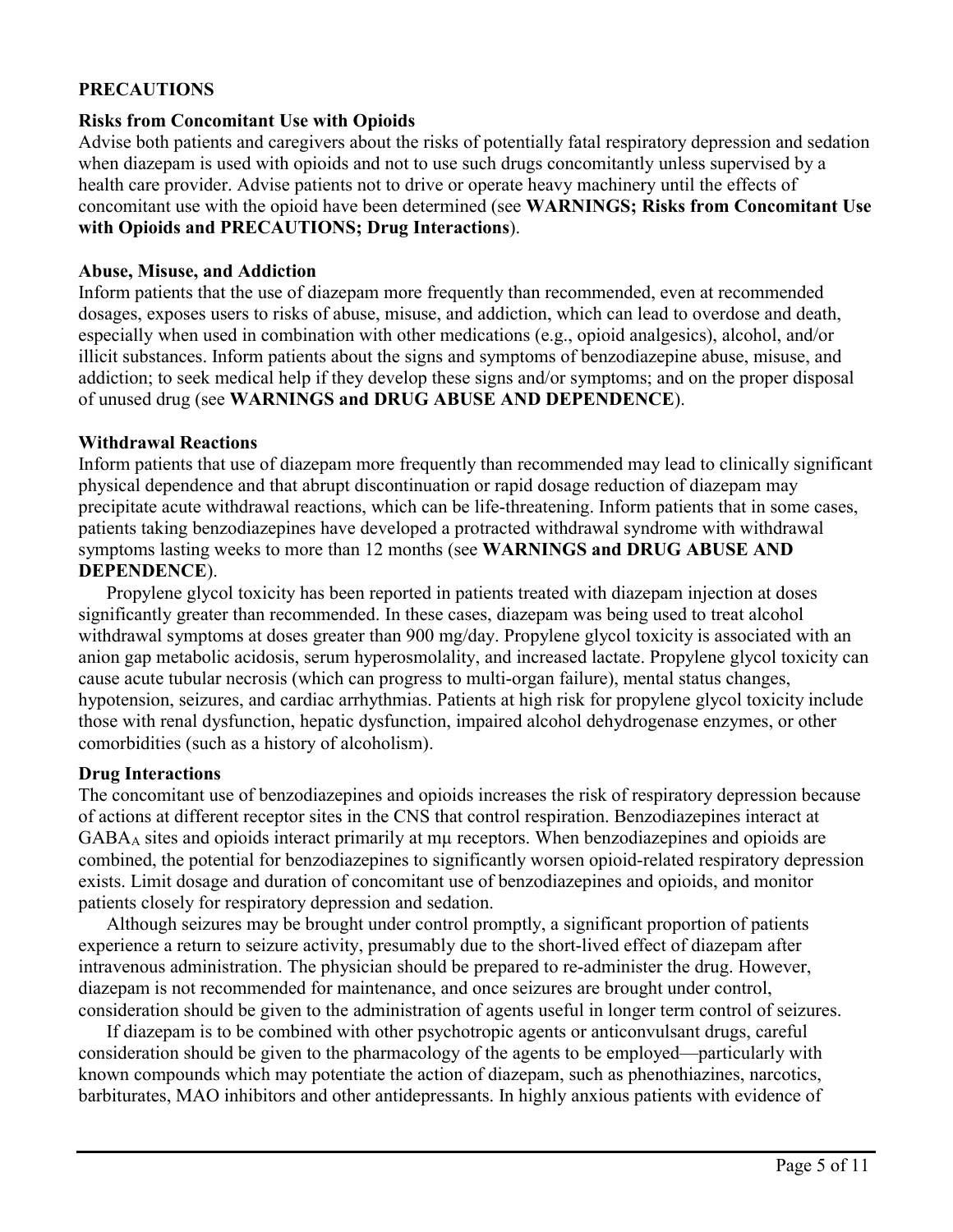accompanying depression, particularly those who may have suicidal tendencies, protective measures may be necessary.

The usual precautions in treating patients with impaired hepatic function should be observed. Metabolites of diazepam are excreted by the kidney; to avoid their excess accumulation, caution should be exercised in the administration to patients with compromised kidney function.

Since an increase in cough reflex and laryngospasm may occur with peroral endoscopic procedures, the use of a topical anesthetic agent and the availability of necessary countermeasures are recommended.

Until additional information is available, diazepam injection is not recommended for obstetrical use.

Diazepam injection has produced hypotension or muscular weakness in some patients particularly when used with narcotics, barbiturates or alcohol.

Lower doses (usually 2 mg to 5 mg) should be used for elderly and debilitated patients.

The clearance of diazepam and certain other benzodiazepines can be delayed in association with cimetidine administration. The clinical significance of this is unclear.

## **ADVERSE REACTIONS**

Side effects most commonly reported were drowsiness, fatigue and ataxia; venous thrombosis and phlebitis at the site of injection. Other adverse reactions less frequently reported include:

*CNS:* confusion, depression, dysarthria, headache, hypoactivity, slurred speech, syncope, tremor, vertigo. *G.I.:* constipation, nausea.

*G.U.:* incontinence, changes in libido, urinary retention.

*Cardiovascular:* bradycardia, cardiovascular collapse, hypotension.

*EENT*: blurred vision, diplopia, nystagmus.

*Skin:* urticaria, skin rash.

*Other:* hiccups, changes in salivation, neutropenia, jaundice. Paradoxical reactions such as acute hyperexcited states, anxiety, hallucinations, increased muscle spasticity, insomnia, rage, sleep disturbances and stimulation have been reported; should these occur, use of the drug should be discontinued. Minor changes in EEG patterns, usually low-voltage fast activity, have been observed in patients during and after diazepam therapy and are of no known significance.

In peroral endoscopic procedures, coughing, depressed respiration, dyspnea, hyperventilation, laryngospasm and pain in throat or chest have been reported.

Because of isolated reports of neutropenia and jaundice, periodic blood counts and liver function tests are advisable during long-term therapy.

## **DRUG ABUSE AND DEPENDENCE**

## **Controlled Substance**

Diazepam Injection is a schedule IV controlled substance.

## **Abuse**

Diazepam is a benzodiazepine and a CNS depressant with a potential for abuse and addiction. Abuse is the intentional, non-therapeutic use of a drug, even once, for its desirable psychological or physiological effects. Misuse is the intentional use, for therapeutic purposes, of a drug by an individual in a way other than prescribed by a health care provider or for whom it was not prescribed. Drug addiction is a cluster of behavioral, cognitive, and physiological phenomena that may include a strong desire to take the drug, difficulties in controlling drug use (e.g., continuing drug use despite harmful consequences, giving a higher priority to drug use than other activities and obligations), and possible tolerance or physical dependence. Even taking benzodiazepines as prescribed may put patients at risk for abuse and misuse of their medication. Abuse and misuse of benzodiazepines may lead to addiction.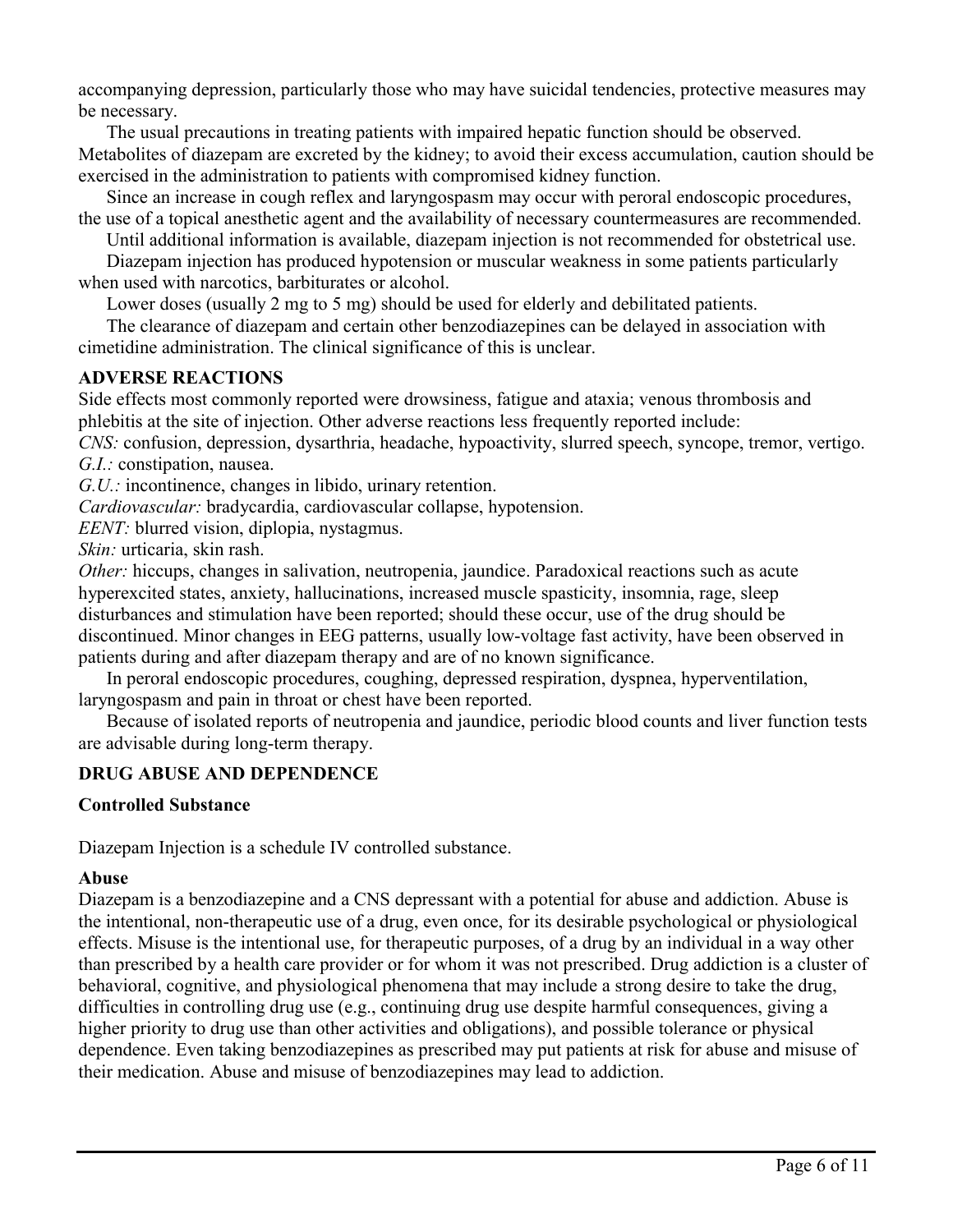Abuse and misuse of benzodiazepines often (but not always) involve the use of doses greater than the maximum recommended dosage and commonly involve concomitant use of other medications, alcohol, and/or illicit substances, which is associated with an increased frequency of serious adverse outcomes, including respiratory depression, overdose, or death. Benzodiazepines are often sought by individuals who abuse drugs and other substances, and by individuals with addictive disorders (see **WARNINGS; Abuse, Misuse, and Addiction**).

The following adverse reactions have occurred with benzodiazepine abuse and/or misuse: abdominal pain, amnesia, anorexia, anxiety, aggression, ataxia, blurred vision, confusion, depression, disinhibition, disorientation, dizziness, euphoria, impaired concentration and memory, indigestion, irritability, muscle pain, slurred speech, tremors, and vertigo.

The following severe adverse reactions have occurred with benzodiazepine abuse and/or misuse: delirium, paranoia, suicidal ideation and behavior, seizures, coma, breathing difficulty, and death. Death is more often associated with polysubstance use (especially benzodiazepines with other CNS depressants such as opioids and alcohol).

#### **Dependence**

Physical Dependence After Use of Diazepam More Frequently Than Recommended

Diazepam may produce physical dependence if used more frequently than recommended. Physical dependence is a state that develops as a result of physiological adaptation in response to repeated drug use, manifested by withdrawal signs and symptoms after abrupt discontinuation or a significant dose reduction of a drug. Although diazepam is indicated only for intermittent use (see **INDICATIONS AND USAGE and DOSAGE AND ADMINISTRATION**), if used more frequently than recommended, abrupt discontinuation or rapid dosage reduction or administration of flumazenil, a benzodiazepine antagonist, may precipitate acute withdrawal reactions, including seizures, which can be life-threatening. Patients at an increased risk of withdrawal adverse reactions after benzodiazepine discontinuation or rapid dosage reduction include those who take higher dosages (i.e., higher and/or more frequent doses) and those who have had longer durations of use (see **WARNINGS; Dependence and Withdrawal Reactions**).

For patients using diazepam more frequently than recommended, to reduce the risk of withdrawal reactions, use a gradual taper to discontinue diazepam (see **WARNINGS; Dependence and Withdrawal Reactions**).

#### *Acute Withdrawal Signs and Symptoms*

Acute withdrawal signs and symptoms associated with benzodiazepines have included abnormal involuntary movements, anxiety, blurred vision, depersonalization, depression, derealization, dizziness, fatigue, gastrointestinal adverse reactions (e.g., nausea, vomiting, diarrhea, weight loss, decreased appetite), headache, hyperacusis, hypertension, irritability, insomnia, memory impairment, muscle pain and stiffness, panic attacks, photophobia, restlessness, tachycardia, and tremor. More severe acute withdrawal signs and symptoms, including life-threatening reactions, have included catatonia, convulsions, delirium tremens, depression, hallucinations, mania, psychosis, seizures, and suicidality.

#### *Protracted Withdrawal Syndrome*

Protracted withdrawal syndrome associated with benzodiazepines is characterized by anxiety, cognitive impairment, depression, insomnia, formication, motor symptoms (e.g., weakness, tremor, muscle twitches), paresthesia, and tinnitus that persists beyond 4 to 6 weeks after initial benzodiazepine withdrawal. Protracted withdrawal symptoms may last weeks to more than 12 months. As a result, there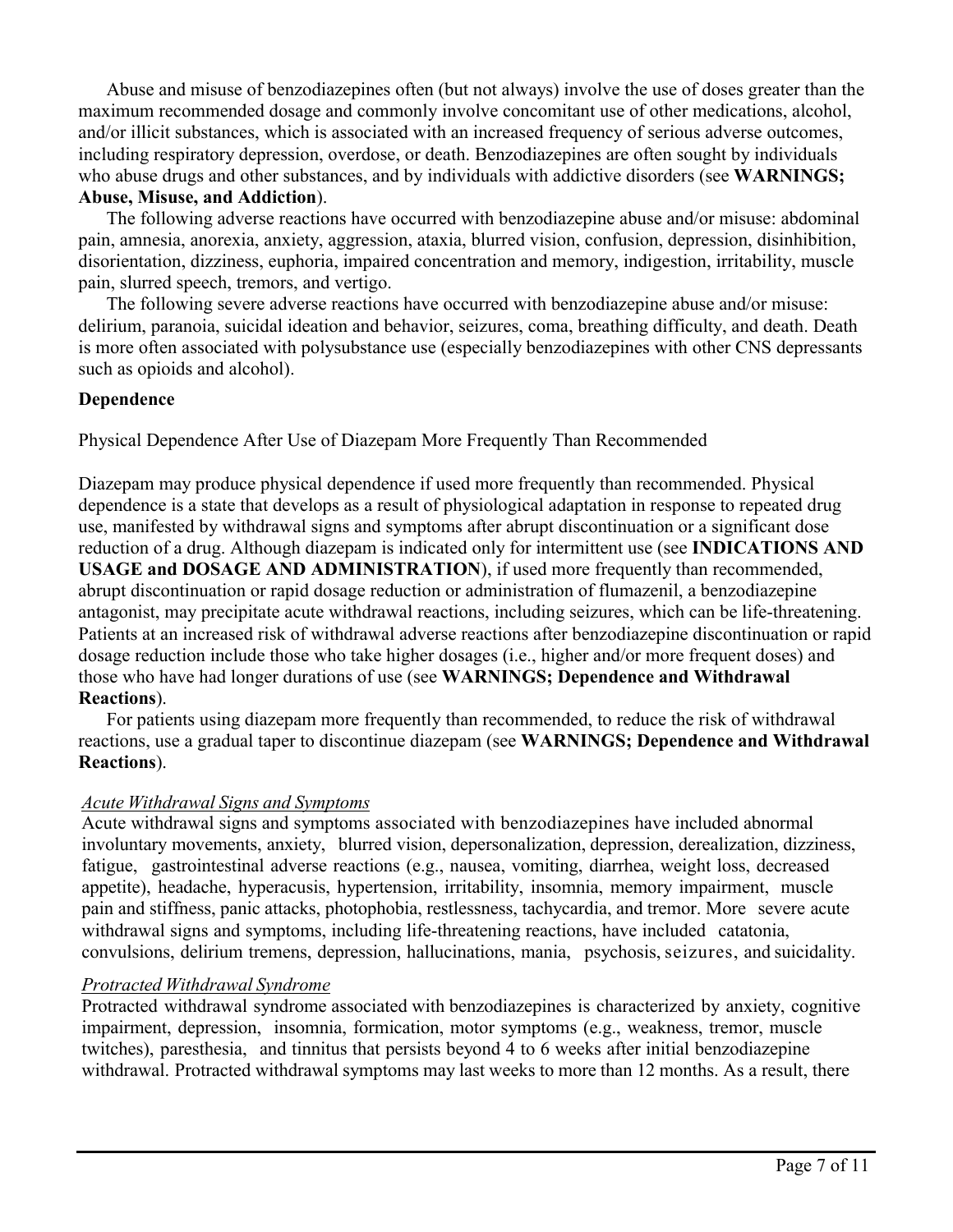may be difficulty in differentiating withdrawal symptoms from potential re-emergence or continuation of symptoms for which the benzodiazepine was being used.

Tolerance

Tolerance to diazepam may develop after use more frequently than recommended. Tolerance is a physiological state characterized by a reduced response to a drug after repeated administration (i.e., a higher dose of a drug is required to produce the same effect that was once obtained at a lower dose).

Tolerance to the therapeutic effect of benzodiazepines may develop; however, little tolerance develops to the amnestic reactions and other cognitive impairments caused by benzodiazepines.

## **DOSAGE AND ADMINISTRATION**

Dosage should be individualized for maximum beneficial effect. The usual recommended dose in older children and adults ranges from 2 mg to 20 mg IM or IV, depending on the indication and its severity. In some conditions, e.g., tetanus, larger doses may be required. (See dosage for specific indications.) In acute conditions the injection may be repeated within one hour although an interval of 3 to 4 hours is usually satisfactory. Lower doses (usually 2 mg to 5 mg) and slow increase in dosage should be used for elderly or debilitated patients and when other sedative drugs are administered. (See **WARNINGS and** 

## **ADVERSE REACTIONS**.)

For dosage in infants above the age of 30 days and children, see the specific indications below. When intravenous use is indicated, facilities for respiratory assistance should be readily available.

*Intramuscular:* Diazepam Injection, USP should be injected deeply into the muscle.

*Intravenous use:* (See WARNINGS, particularly for use in children.) The solution should be injected slowly, taking at least one minute for each 5 mg (1 mL) given. Do not use small veins, such as those on the dorsum of the hand or wrist. Extreme care should be taken to avoid intra-arterial administration or extravasation.

Do not mix or dilute diazepam with other solutions or drugs in syringe or infusion flask. If it is not feasible to administer diazepam directly IV., it may be injected slowly through the infusion tubing as close as possible to the vein insertion.

| <b>INDICATION</b>                                                                                                                                          | <b>USUAL ADULT DOSAGE</b>                                                                                         | <b>DOSAGE RANGE IN</b><br><b>CHILDREN</b><br>(IV administration should be<br>made slowly) |
|------------------------------------------------------------------------------------------------------------------------------------------------------------|-------------------------------------------------------------------------------------------------------------------|-------------------------------------------------------------------------------------------|
| <i>Moderate Anxiety Disorders</i><br>and Symptoms of Anxiety                                                                                               | 2 mg to 5 mg, IM or IV.<br>Repeat in 3 to 4 hours, if<br>necessary.                                               |                                                                                           |
| <b>Severe Anxiety Disorders</b><br>and Symptoms of Anxiety                                                                                                 | $5 \text{ mg}$ to $10 \text{ mg}$ , IM or IV.<br>Repeat in 3 to 4 hours, if<br>necessary.                         |                                                                                           |
| Acute Alcohol Withdrawal:<br>As an aid in symptomatic<br>relief of acute agitation,<br>tremor, impending or acute<br>delirium tremens and<br>hallucinosis. | 10 mg, IM or IV. initially,<br>then $5 \text{ mg}$ to $10 \text{ mg}$ in $3 \text{ to}$<br>4 hours, if necessary. |                                                                                           |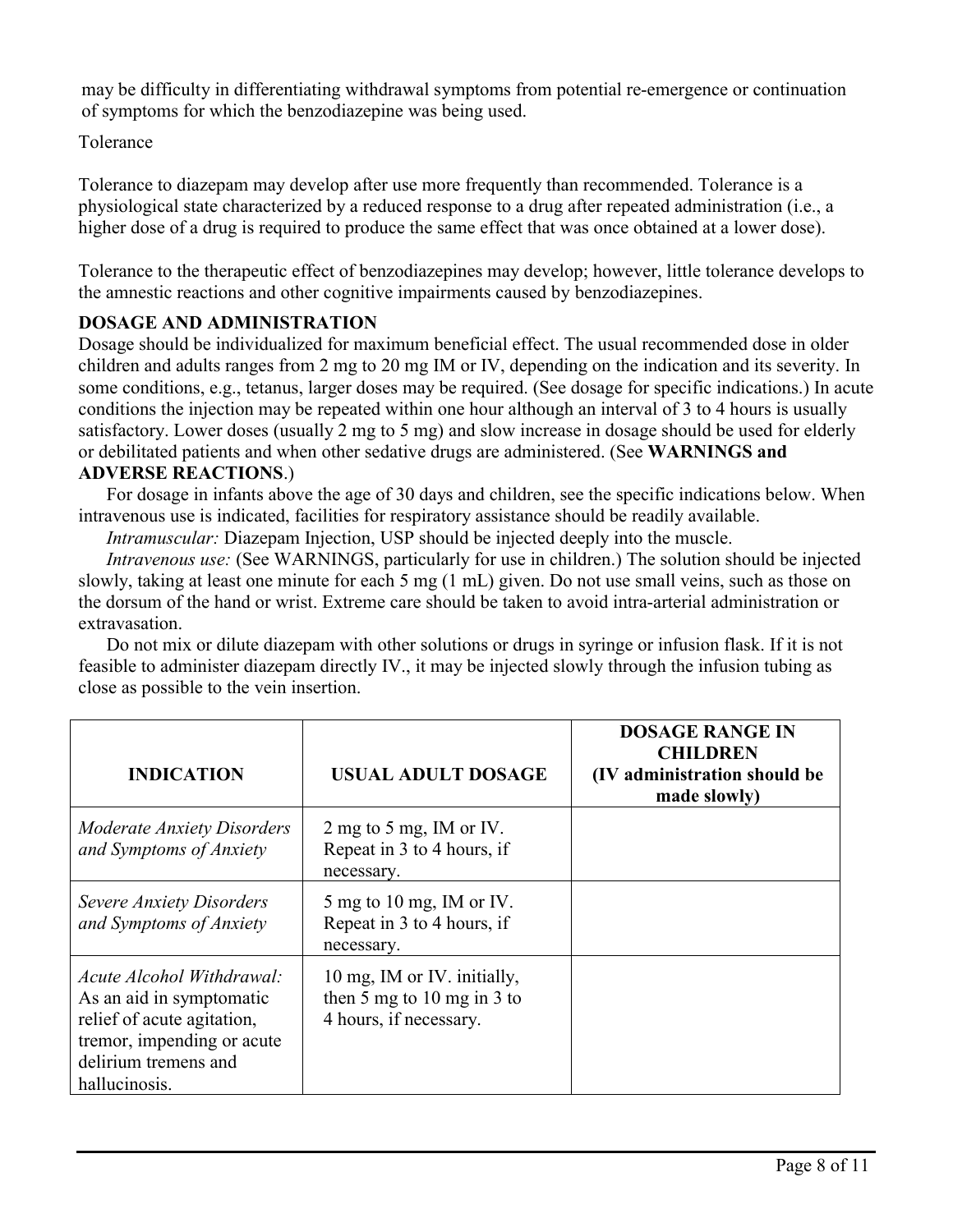| <b>INDICATION</b>                                                                                                                                                                                                                                                                                            | <b>USUAL ADULT DOSAGE</b>                                                                                                                                                                                                                                                                                                                                                                                                                                                                           | <b>DOSAGE RANGE IN</b><br><b>CHILDREN</b><br>(IV administration should be<br>made slowly)                                                                                                                                                                                                                                                                                                        |
|--------------------------------------------------------------------------------------------------------------------------------------------------------------------------------------------------------------------------------------------------------------------------------------------------------------|-----------------------------------------------------------------------------------------------------------------------------------------------------------------------------------------------------------------------------------------------------------------------------------------------------------------------------------------------------------------------------------------------------------------------------------------------------------------------------------------------------|--------------------------------------------------------------------------------------------------------------------------------------------------------------------------------------------------------------------------------------------------------------------------------------------------------------------------------------------------------------------------------------------------|
| <b>Endoscopic Procedures:</b><br>Adjunctively, if<br>apprehension, anxiety or<br>acute stress reactions are<br>present prior to endoscopic<br>procedures. Dosage of<br>narcotics should be reduced<br>by at least a third and in<br>some cases may be omitted.<br>See PRECAUTIONS for<br>peroral procedures. | Titrate IV. dosage to desired<br>sedative response, such as<br>slurring of speech, with slow<br>administration immediately<br>prior to the procedure.<br>Generally 10 mg or less is<br>adequate, but up to 20 mg IV.<br>may be given, particularly<br>when concomitant narcotics<br>are omitted. If IV cannot be<br>used, 5 mg to 10 mg IM<br>approximately 30 minutes<br>prior to the procedure.                                                                                                   |                                                                                                                                                                                                                                                                                                                                                                                                  |
| Muscle Spasm: Associated<br>with local pathology,<br>cerebral palsy, athetosis,<br>stiff-man syndrome or<br>tetanus.                                                                                                                                                                                         | 5 mg to 10 mg, IM or IV<br>initially, then 5 mg to 10 mg<br>in 3 to 4 hours, if necessary.<br>For tetanus, larger doses may<br>be required.                                                                                                                                                                                                                                                                                                                                                         | For tetanus in infants over<br>30 days of age, 1 mg to 2 mg<br>IM or IV, slowly, repeated<br>every 3 to 4 hours as<br>necessary. In children 5 years<br>or older, 5 mg to 10 mg<br>repeated every 3 to 4 hours<br>may be required to control<br>tetanus spasms. Respiratory<br>assistance should be available.                                                                                   |
| Status Epilepticus and<br>Severe Recurrent<br>Convulsive Seizures: In the<br>convulsing patient, the IV<br>route is by far preferred.<br>This injection should be<br>administered slowly.<br>However, if IV<br>administration is impossible,<br>the IM route may be used.                                    | 5 mg to 10 mg initially $(IV)$<br>preferred). This injection may<br>be repeated if necessary at<br>10 to 15 minute intervals up to<br>a maximum dose of 30 mg.<br>If necessary, therapy with<br>diazepam may be repeated in<br>2 to 4 hours; however,<br>residual active metabolites<br>may persist, and<br>readministration should be<br>made with this consideration.<br>Extreme caution must be<br>exercised with individuals<br>with chronic lung disease or<br>unstable cardiovascular status. | Infants over 30 days of age<br>and children under 5 years,<br>0.2 mg to 0.5 mg slowly every<br>2 to 5 minutes up to a<br>maximum of $5 \text{ mg (IV)}$<br>preferred). Children 5 years or<br>older, 1 mg every 2 to<br>5 minutes up to a maximum of<br>10 mg (slow IV administration<br>preferred). Repeat in 2 to<br>4 hours if necessary. EEG<br>monitoring of the seizure may<br>be helpful. |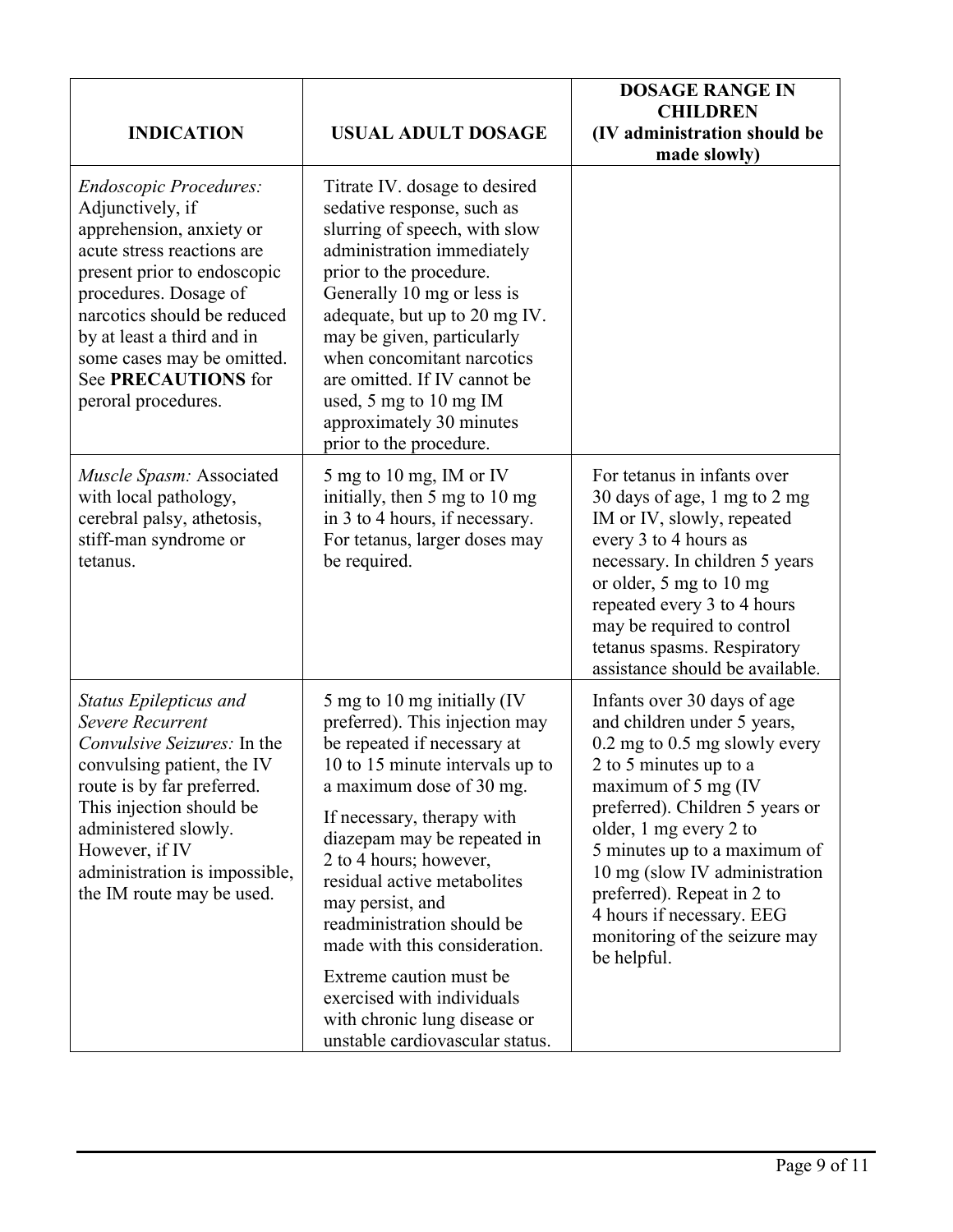| <b>INDICATION</b>                                                                                                                                                                                 | <b>USUAL ADULT DOSAGE</b>                                               | <b>DOSAGE RANGE IN</b><br><b>CHILDREN</b><br>(IV administration should be<br>made slowly) |
|---------------------------------------------------------------------------------------------------------------------------------------------------------------------------------------------------|-------------------------------------------------------------------------|-------------------------------------------------------------------------------------------|
| <b>Preoperative Medication:</b><br>To relieve anxiety and<br>tension. (If atropine,<br>scopolamine or other<br>premedications are desired,<br>they must be administered<br>in separate syringes.) | 10 mg, IM (preferred route),<br>before surgery.                         |                                                                                           |
| <i>Cardioversion:</i> To relieve<br>anxiety and tension and to<br>reduce recall of procedure.                                                                                                     | 5 mg to 15 mg, IV, within 5 to<br>10 minutes prior to the<br>procedure. |                                                                                           |

Once the acute symptomatology has been properly controlled with diazepam injection, the patient may be placed on oral therapy with diazepam if further treatment is required.

Parenteral drug products should be inspected visually for particulate matter and discoloration prior to administration, whenever solution and container permit.

**NOTE:** Solution may appear colorless to light yellow.

#### **MANAGEMENT OF OVERDOSAGE**

**Manifestations of diazepam overdosage include somnolence, confusion, coma, and diminished reflexes. Respiration, pulse and blood pressure should be monitored, as in all cases of drug overdosage, although, in general, these effects have been minimal. General supportive measures should be employed, along with intravenous fluids, and an adequate airway maintained. Hypotension may be combated by the use of norepinephrine bitartrate or metaraminol. Dialysis is of limited value.**

#### *Discontinuation or Dosage Reduction of Diazepam*

To reduce the risk of withdrawal reactions, use a gradual taper to discontinue diazepam or reduce the dosage. If a patient develops withdrawal reactions, consider pausing the taper or increasing the dosage to the previous tapered dosage level. Subsequently decrease the dosage more slowly (see **WARNINGS; Dependence and Withdrawal Reactions and DRUG ABUSE AND DEPENDENCE; Dependence**).

Flumazenil, a specific benzodiazepine receptor antagonist, is indicated for the complete or partial reversal of the sedative effects of benzodiazepines and may be used in situations when an overdose with a benzodiazepine is known or suspected. Prior to the administration of flumazenil, necessary measures should be instituted to secure airway, ventilation, and intravenous access. Flumazenil is intended as an adjunct to, not as a substitute for, proper management of benzodiazepine overdose. Patients treated with flumazenil should be monitored for re-sedation, respiratory depression, and other residual benzodiazepine effects for an appropriate period after treatment. **The prescriber should be aware of a risk of seizure in association with flumazenil treatment, particularly in long-term benzodiazepine users and in cyclic antidepressant overdose.** The complete flumazenil package insert including **CONTRAINDICATIONS**, **WARNINGS**, and **PRECAUTIONS** should be consulted prior to use.